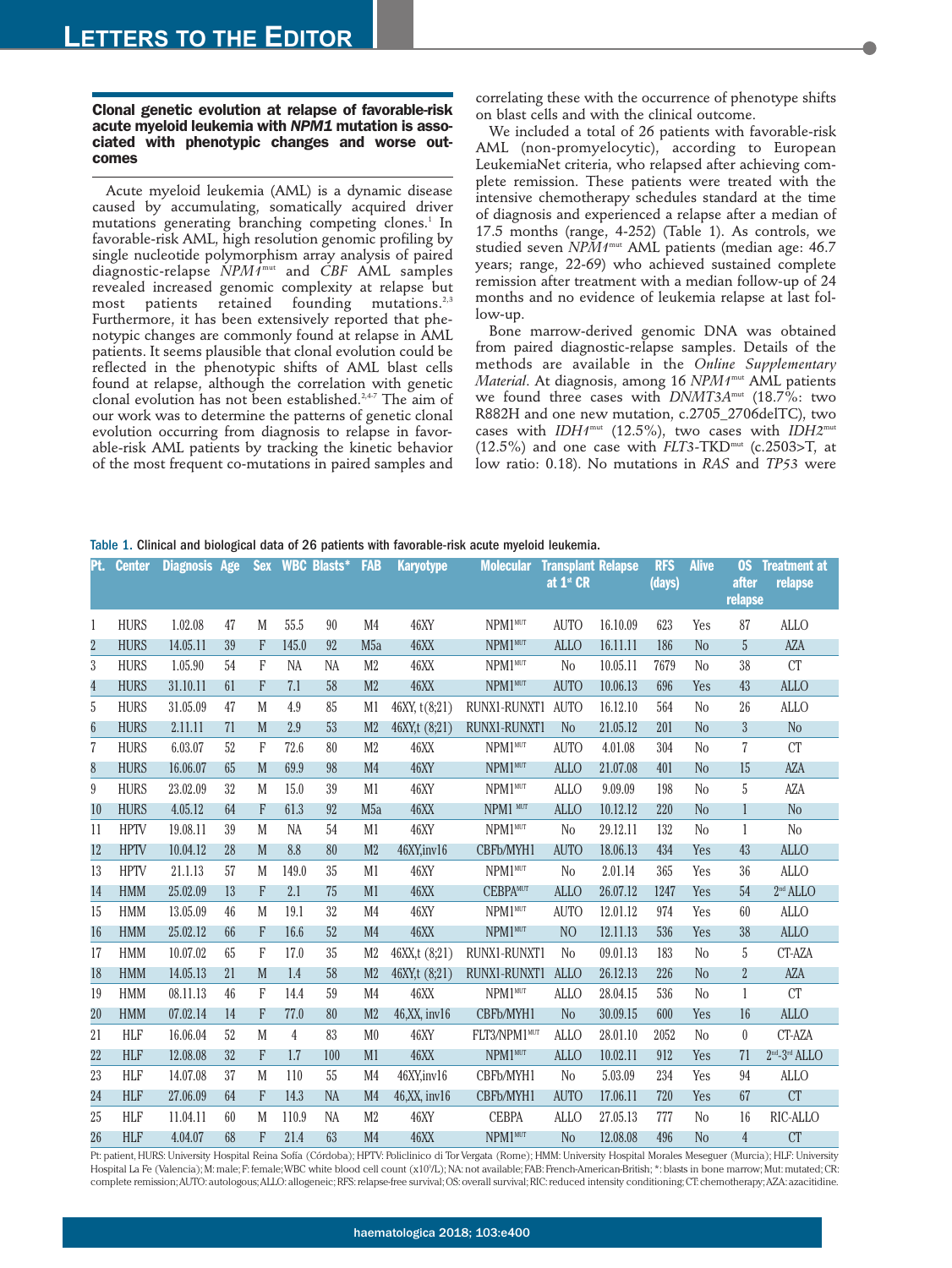found. In contrast, seven non-relapsing *NPM1*<sup>mut</sup> controls showed less genetic complexity: we detected only one case with *IDH1*mut (14.3%) and no *DNMT3A*mut was detected. With regards to *CBF*-AML (n=8), we detected one case with *DNMT3A*mut (12.5%) and one with *C-KIT*mut (12.5%) and no mutations were found in two *CEBPA* patients. At the time of relapse, two patterns of genetic findings were observed: 'no clonal evolution', with persistence of mutations of the original founding clone, and 'clonal evolution', with changes in the gene mutation profile. No clonal evolution was found in 20 patients (77%): ten from the  $NPM1^{mut}$  AML group (62.5%), all eight of the *CBF*-AML group (100%) and both of those with *CEBPA*-AML (100%). In ten *NPM1*mut AML patients, *IDH*mut and *DNMT3A* remained stable with the same variant allelic fraction (VAF) and no acquisition of *TP53*mut was detected. In the *CBF*-AML and *CEBPA* groups, *DNMT3A*mut and *CKIT*mut remained stable at relapse and acquisition of *TP53*mut was not observed (Figure 1A). Interestingly, the second pattern, clonal evoluation, was found in the remaining six patients (23%), all of who were in the *NPM1*mut AML group (36.5%): loss of *NPM1*mut was confirmed in four cases, evolution of *DNMT3A*mut in two cases [one R882H (VAF of 7.1% to 49.1%) and one new mutation p.D876Y (VAF of 0 to 48.4%)], one patient acquired *FLT3*-ITD and one patient lost a previously present *FLT3*-TKD<sup>mut</sup>. Absence of these newly acquired mutations (2 *DNMT3A* and 1 *FLT3-*ITD) in diagnostic samples



Figure 1. Clonal behavior in a series of 26 relapsing patients with favorable-risk acute myeloid leukemia. (A) Mutation analyses in paired diagnostic (D) and relapse (R) samples in 26 patients. Each column represents an individual patient. Colored bars indicate the presence of a mutation, blank bars represent wildtype for the specific gene and beige bars indicate that data are not available. \*VAF 0%; \*\*VAF: 48.4%; #VAF 7.1%; ## VAF 44.8%. (B) Immunophenotypic patterns in paired diagnostic (D)/ relapse (R) samples from 26 patients. Each column represents an individual patient. Colored bars indicate strong, dim and negative CD antigen detection for each marker. "Strong" means greater than 10<sup>4</sup>, "dim" means between 10<sup>3</sup> and 10<sup>4</sup> and "negative" means lower than 10<sup>3</sup>. Blank bars indicate missing data.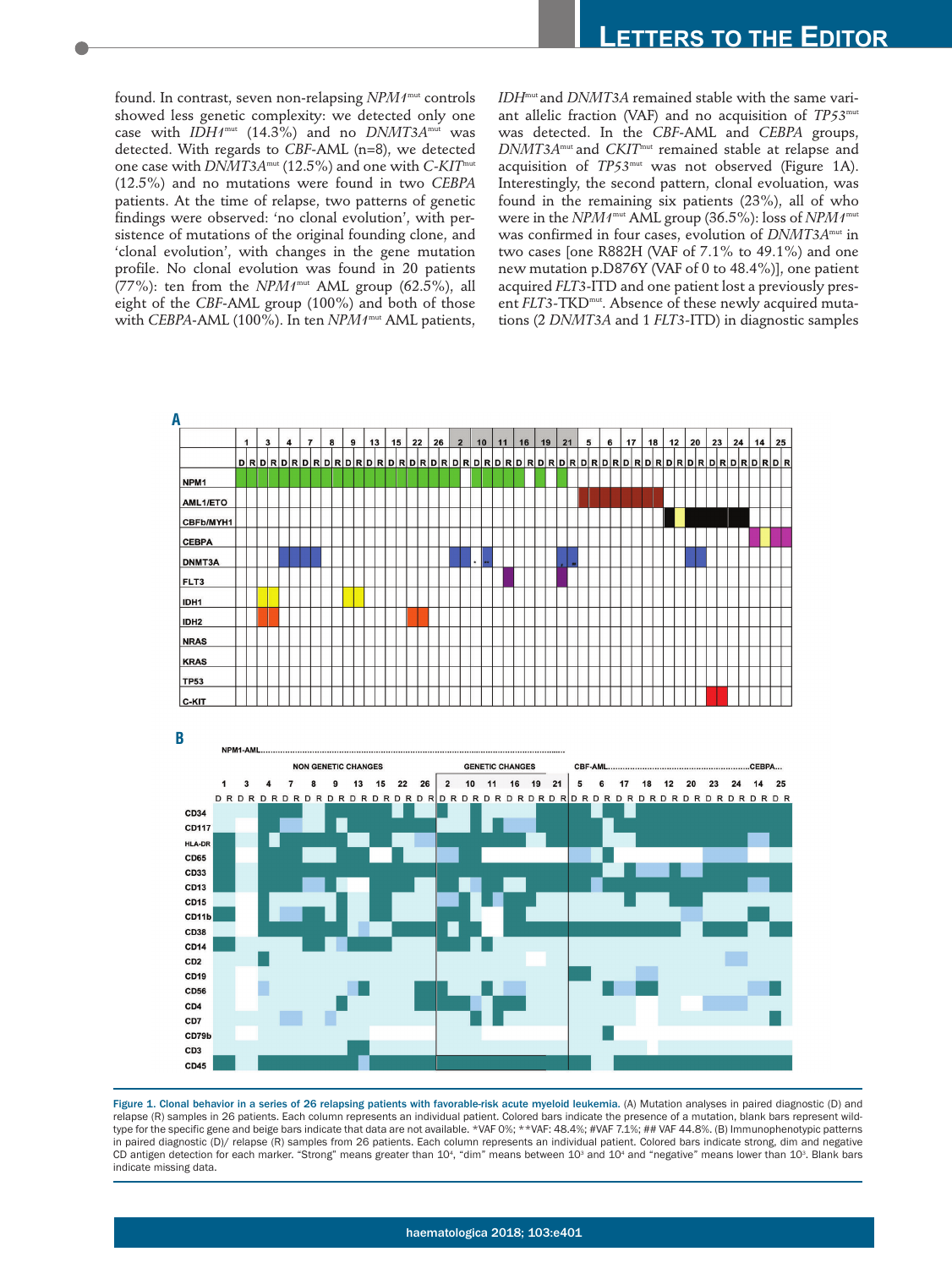

Figure 2.- Overall survival. (A) Overall survival of the whole series (n=26). (B) Overall survival comparing patients with *NPM1* and clonal evolution (red), *NPM1* without clonal evolution (green) and *CBF/CEBPA* without clonal evolution (blue).

was confirmed by next-generation sequencing as well as by reverse transcriptase polymerase chain reaction analysis (Figure 1A). By quantitative pyrosequencing analysis we demonstrated that both new *DNMT3A* mutations (c.2705\_2706delTC,p.F902fs from patient 7 and c.2626G>T,p.D876Y from patient 10) were only found in leukemic samples and were not present in bone marrow samples obtained from patients in complete remission or in healthy donors *(Online Supplementary Figure S1*). From *in silico* studies, both mutations could alter normal function of native DNMT3A decreasing the activity of DNA methylation (*Online Supplementary Figure S2*).

For immunophenotypic analyses, at least 30,000 leukemic events were acquired, mostly in FACSCalibur or FACSCanto II dual-triple laser flow cytometers, and list modes files were analyzed with CellQuest<sup>TM</sup>, FACSDiva™ or Paint-a-Gate software (Becton Dickinson Biosciences). Multidimensional analyses of immunophenotypes obtained at diagnosis and relapse were performed using the File merge and Automatic Population Separator functions of Infinicyt software (Cytognos SL, Salamanca, Spain). At diagnosis, most *NPM1*mut AML patients displayed strong CD33 and CD13 expression (93.8% and 62.5%, respectively) with strong CD117 and CD34 expression in 43.8% and aberrant CD56 in 12.5%. *CBF-*AML blast cells expressed CD117 strongly in all cases, CD34 in 87.5%, CD56 and aberrant CD19 in 12.5% of cases. At the time of relapse, complete stability in the expression of all markers was observed in 14 patients (53.8%). By contrast, phenotypic profile evolution (defined as a significant modification of intensity in at least one marker) was confirmed in 12 patients (46%): eight of the 16 *NPM1*mut patients (50%) and four of the group of ten with no  $NPM1^{mut}$  (40%). More frequently shifted expression was observed in CD15 (58.3% of patients), CD117, CD34 and CD56 (41.6%), CD7 and CD13 (33.3%), CD11b, CD4, CD33 and CD14 (25%) (Figure 1B). When comparing the incidence of phenotypic shifts in both genetic groups, we found that a significant percentage of patients with the 'no clonal evolution' pattern still displayed phenotypic shifts (8 out of 20; 40%) and this percentage was even higher among those showing a pattern of clonal evolution (4 out of 6; 66.7%),

although the difference was not statistically significant (*P*=0.3). Altogether, 12 (46.1%) favorable-risk AML patients relapsed maintaining the same mutational and phenotypic profiles. A representative case of phenotypic shift is shown in *Online Supplementary Figure S3.*

Finally, we analyzed the impact of genetic patterns and phenotypic shifts on outcomes. At the time of analysis 11 patients were alive and in complete remission. The median follow-up after leukemia relapse was 55 months (range, 16.3-96.3) and probability of overall survival was  $40.7\% \pm 10$  for the overall series (Figure 2A). Salvage rescue treatment included allogeneic stem cell transplantation after re-induction chemotherapy (n=12; 46.1%) and intensive chemotherapy  $\pm$  azacitidine (n=11; 42.3%) whereas three patients received only supportive care. Patients who underwent allogeneic stem cell transplantation had a statistical significantly higher probability of overall survival (82.5 ± 11.3% *versus* 7.1 ± 6.9, *P*<0.01). The median time from complete remission to relapse was shorter in patients with clonal evolution [12.6 (range, 6- 67) months *versus* 18.5 (range, 6-252) months] than in the 'no-clonal evolution' group. Considering only the *NPM1*mut group (n=16), 66.7% of patients showing clonal evolution had undergone allogeneic stem cell transplantation at first complete remission (4 out of 6; 66.7%) compared to 20% (2 out of 10) in the 'no-clonal evolution' group (*Online Supplementary Table S1*). Importantly, favorable-risk AML patients with no clonal evolution at relapse had a significantly higher estimated probability of overall survival compared to that of the group with clonal evolution (48.5 ± 11.5% *versus* 16.7 ± 15.2%, *P=*0.003) with a longer, mean estimated overall survival of 53.6 months (95% CI: 34.8;72.4) *versus* 8 months (95% CI: 0;19.3), respectively. Of note, overall survival probability was identical (48.5%  $\pm$  16.3) for AML patients with or without *NPM1*mut within the 'no-clonal evolution' group (Figure 2B). In the multivariate analysis, only clonal evolution remained a significant adverse factor and allogeneic stem cell transplantation as salvage treatment of relapse as a favorable clinical factor (*Online Supplementary Table S2*).

In this study, we addressed genotypic and phenotypic clonal behavior in a series of 26 relapsing favorable-risk